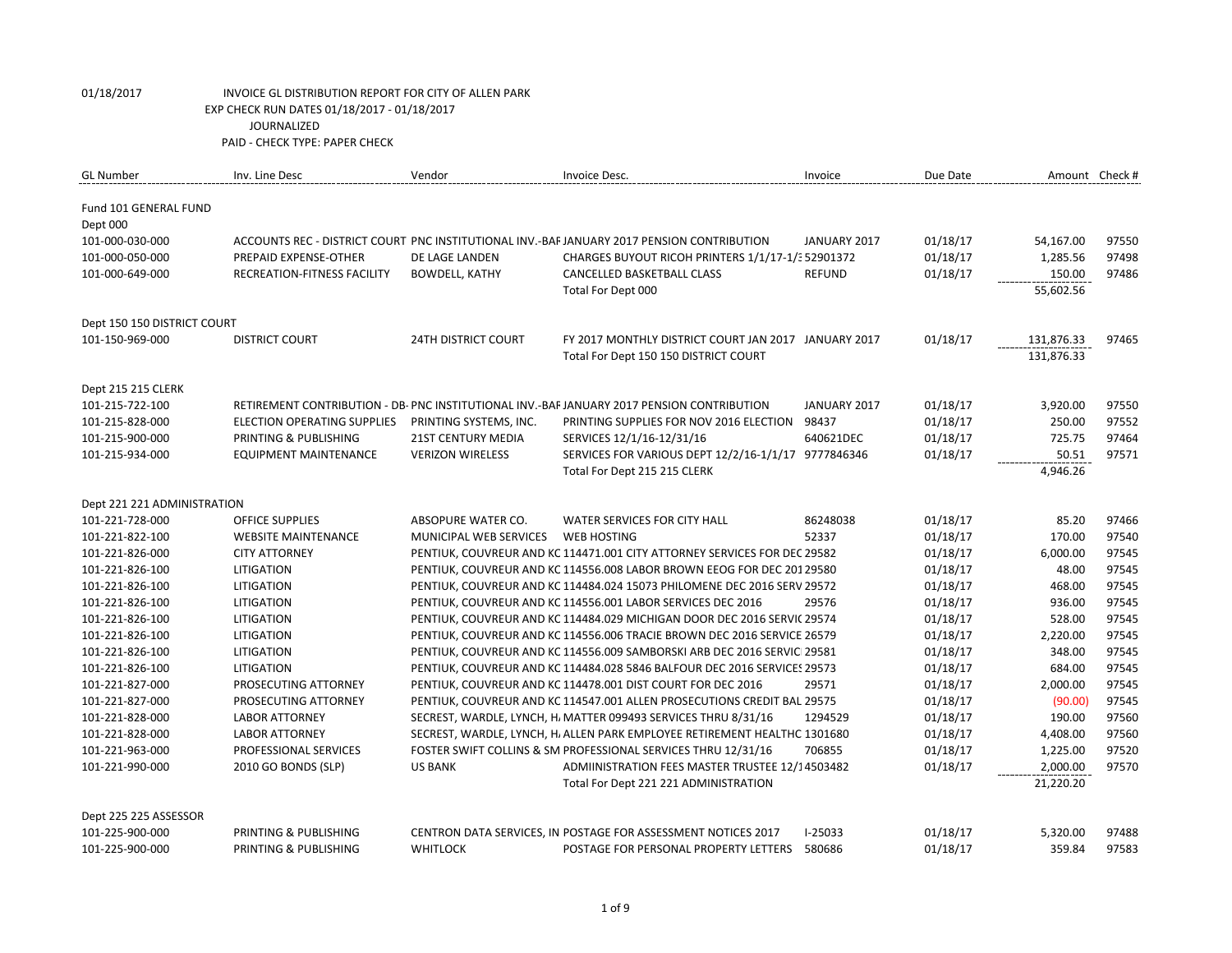| <b>GL Number</b>               | Inv. Line Desc                                     | Vendor                                                | Invoice Desc.                                                                              | Invoice           | Due Date | Amount Check # |       |
|--------------------------------|----------------------------------------------------|-------------------------------------------------------|--------------------------------------------------------------------------------------------|-------------------|----------|----------------|-------|
| 101-225-900-000                | PRINTING & PUBLISHING                              | <b>WHITLOCK</b>                                       | MAILING OF PERSONAL PROPERTY STATEMENT 580685                                              |                   | 01/18/17 | 307.99         | 97583 |
| 101-225-958-000                | <b>MEMBERSHIP &amp; DUES</b>                       | <b>WCAAO</b>                                          | ASSESSING 2017 MEMBERSHIP DUES                                                             | 2017 MEMBERSHIP   | 01/18/17 | 15.00          | 97578 |
|                                |                                                    |                                                       | Total For Dept 225 225 ASSESSOR                                                            |                   |          | 6,002.83       |       |
| Dept 230 230 FINANCE           |                                                    |                                                       |                                                                                            |                   |          |                |       |
| 101-230-963-000                | PROFESSIONAL SERVICES                              | PLANTE MORAN                                          | PROF SERVICES FOR FINANCE ASSISTANCE DEC 1391984                                           |                   | 01/18/17 | 208.00         | 97549 |
|                                |                                                    |                                                       | Total For Dept 230 230 FINANCE                                                             |                   |          | 208.00         |       |
| Dept 253 253 TREASURER         |                                                    |                                                       |                                                                                            |                   |          |                |       |
| 101-253-985-000                | <b>CAPITAL LEASE</b>                               | PITNEY-BOWES                                          | SERVICES FOR CITY HALL 12/30/16-1/29/17                                                    | 3302558268        | 01/18/17 | 490.79         | 97548 |
|                                |                                                    |                                                       | Total For Dept 253 253 TREASURER                                                           |                   |          | 490.79         |       |
| Dept 263 263 CITY HALL         |                                                    |                                                       |                                                                                            |                   |          |                |       |
| 101-263-853-000                | <b>TELEPHONE</b>                                   | AT & T LONG DISTANCE                                  | SERVICES DEC 2016                                                                          | 01182017          | 01/18/17 | 3.43           | 97477 |
| 101-263-853-000                | <b>TELEPHONE</b>                                   | <b>AT &amp; T</b>                                     | SERVICES FOR 1/4/17-2/3/17                                                                 | 01182017          | 01/18/17 | 2,026.31       | 97478 |
| 101-263-853-000                | <b>TELEPHONE</b>                                   | <b>COMCAST</b>                                        | SERVICES FOR CITY HALL 1/22/17-2/21/17                                                     | 8529101680172906  | 01/18/17 | 264.35         | 97493 |
| 101-263-931-000                | <b>BUILDING MAINTENANCE</b>                        | <b>VETERANS CLEANING</b>                              | CLEANING SERVICES CITY HALL DEC 2016                                                       | 17-1001           | 01/18/17 | 1,400.00       | 97575 |
| 101-263-985-000                | CAPITAL OUTLAY-COMMON AREA ALLEN PARK EQUITIES LLC |                                                       | <b>RENT SERVICES JAN 2017</b>                                                              | <b>CE1059 JAN</b> | 01/18/17 | 27,884.42      | 97473 |
|                                |                                                    |                                                       | Total For Dept 263 263 CITY HALL                                                           |                   |          | 31,578.51      |       |
| Dept 305 305 POLICE DEPARTMENT |                                                    |                                                       |                                                                                            |                   |          |                |       |
| 101-305-722-100                |                                                    |                                                       | RETIREMENT CONTRIBUTION - DB- PNC INSTITUTIONAL INV.-BAF JANUARY 2017 PENSION CONTRIBUTION | JANUARY 2017      | 01/18/17 | 57,531.00      | 97550 |
| 101-305-761-000                | PRISONER BOARD                                     | <b>CITY OF DEARBORN</b>                               | PRISONER BOARDING DEC 1-12/31/16                                                           | 0000041894        | 01/18/17 | 924.00         | 97490 |
| 101-305-805-000                | <b>VEHICLE TOWING</b>                              | <b>CITY TOWING</b>                                    | TOW SERVICES FOR AUCTION HELP OCT 2016 104810                                              |                   | 01/18/17 | 200.00         | 97491 |
| 101-305-805-000                | <b>VEHICLE TOWING</b>                              | <b>CITY TOWING</b>                                    | TOW SERVICES FOR AUCTION 2016                                                              | 104729            | 01/18/17 | 200.00         | 97491 |
| 101-305-805-000                | <b>VEHICLE TOWING</b>                              | <b>CITY TOWING</b>                                    | 84 VEH 12/16/16-12/31/16---15 PERSONAL PR(12/16/16-12/31/16                                |                   | 01/18/17 | 7,975.00       | 97491 |
| 101-305-853-000                | <b>TELEPHONE</b>                                   | AT&T                                                  | SERVICES FOR 1/4/17-2/3/17                                                                 | 01182017          | 01/18/17 | 849.25         | 97478 |
| 101-305-853-000                | TELEPHONE- KEN SIMBERLY ORDIN VERIZON WIRELESS     |                                                       | SERVICES FOR VARIOUS DEPT 12/2/16-1/1/17 9777846346                                        |                   | 01/18/17 | 27.74          | 97571 |
| 101-305-931-000                | <b>BUILDING MAINTENANCE</b>                        | <b>GRAINGER</b>                                       | <b>PARTS</b>                                                                               | 9323052945        | 01/18/17 | 196.50         | 97525 |
| 101-305-934-500                | <b>COMPUTER BREAK-FIX</b>                          |                                                       | SOUTHERN MICHIGAN INFOR COMPUTER SERVICES FOR FIRE DEPT                                    | 2630              | 01/18/17 | 240.00         | 97563 |
| 101-305-939-000                | <b>VEHICLE MAINTENANCE</b>                         | CLASSIC AUTO WASH INC.                                | SERVICES FOR MONTH OF DEC 2016                                                             | 1667              | 01/18/17 | 265.20         | 97492 |
| 101-305-958-000                | <b>MEMBERSHIP &amp; DUES</b>                       |                                                       | IAFC MEMBERSHIP # 175219. MEMBERSHIP RENEWAL 1/1/17-12/31/17 CHIE 1001227995               |                   | 01/18/17 | 150.00         | 97530 |
| 101-305-958-000                | <b>MEMBERSHIP &amp; DUES</b>                       | PACC/PAAM                                             | 2017 SUBSCRIPTION POLICE RENEWAL                                                           | 2017 RENEWAL      | 01/18/17 | 100.00         | 97544 |
| 101-305-961-000                | POL. TRAIN-ACT 302 ST. GRANT                       | POLICE TECHNICAL                                      | EDUCATIONAL SEMINAR FOR DETECTIVE THOR 14683                                               |                   | 01/18/17 | 350.00         | 97551 |
|                                |                                                    |                                                       | Total For Dept 305 305 POLICE DEPARTMENT                                                   |                   |          | 69,008.69      |       |
| Dept 340 340 FIRE DEPARTMENT   |                                                    |                                                       |                                                                                            |                   |          |                |       |
| 101-340-722-100                |                                                    |                                                       | RETIREMENT CONTRIBUTION - DB- PNC INSTITUTIONAL INV.-BAF JANUARY 2017 PENSION CONTRIBUTION | JANUARY 2017      | 01/18/17 | 43,816.00      | 97550 |
| 101-340-757-000                | <b>OPERATING SUPPLIES</b>                          | <b>GREAT LAKES ACE HARDWAR SUPPLIES FOR FIRE DEPT</b> |                                                                                            | 1501/416          | 01/18/17 | 2.78           | 97468 |
| 101-340-757-000                | <b>OPERATING SUPPLIES</b>                          | GREAT LAKES ACE HARDWAR SUPPLIES FIRE DEPT            |                                                                                            | 1476/416          | 01/18/17 | 4.60           | 97468 |
| 101-340-757-000                | <b>OPERATING SUPPLIES</b>                          | <b>GREAT LAKES ACE HARDWAR SUPPLIES FIRE DEPT</b>     |                                                                                            | 1435/416          | 01/18/17 | 14.46          | 97468 |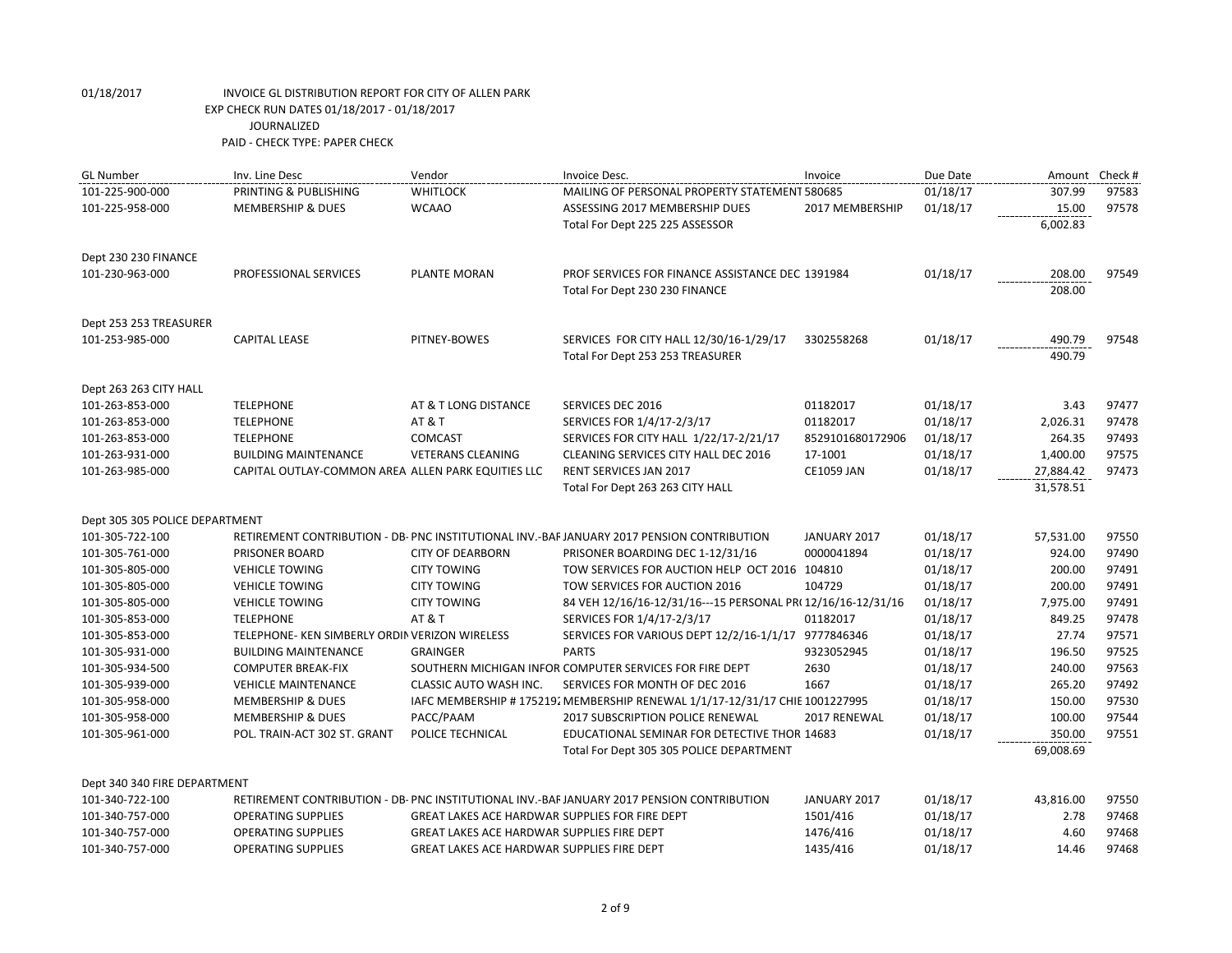| <b>GL Number</b>                          | Inv. Line Desc                            | Vendor                                            | Invoice Desc.                                                                              | Invoice       | Due Date | Amount Check # |       |
|-------------------------------------------|-------------------------------------------|---------------------------------------------------|--------------------------------------------------------------------------------------------|---------------|----------|----------------|-------|
| 101-340-757-000                           | <b>OPERATING SUPPLIES</b>                 | GREAT LAKES ACE HARDWAR SUPPLIES FIRE DEPT        |                                                                                            | 1578/416      | 01/18/17 | 9.99           | 97468 |
| 101-340-757-500                           | <b>RESCUE SUPPLIES</b>                    | BAKER'S GAS & WELDING SUI OXYGEN FOR EMS          |                                                                                            | 01427945      | 01/18/17 | 127.96         | 97482 |
| 101-340-757-500                           | <b>RESCUE SUPPLIES</b>                    |                                                   | BAKER'S GAS & WELDING SUI CYLINDER RENTAL FOR FIRE DEPT                                    | 09156340      | 01/18/17 | 60.16          | 97482 |
| 101-340-757-500                           | <b>RESCUE SUPPLIES</b>                    | J & B MEDICAL SUPPLY, INC. RESCUE SUPPLIES        |                                                                                            | 3374006       | 01/18/17 | 54.58          | 97531 |
| 101-340-805-000                           | AMBULANCE BILLING                         | ACCUMED BILLING INC.                              | DECEMBER 2016 BILLING FIRE DEPT                                                            | 15082         | 01/18/17 | 3,842.22       | 97467 |
| 101-340-853-000                           | <b>TELEPHONE</b>                          | <b>AT &amp; T</b>                                 | SERVICES FOR 1/4/17-2/3/17                                                                 | 01182017      | 01/18/17 | 112.64         | 97478 |
| 101-340-853-000                           | TELEPHONE- FD ON CALL                     | <b>VERIZON WIRELESS</b>                           | SERVICES FOR VARIOUS DEPT 12/2/16-1/1/17 9777846346                                        |               | 01/18/17 | 228.81         | 97571 |
| 101-340-920-000                           | UTILITIES- FIRE DEPT                      | <b>DTE ENERGY</b>                                 | SERVICES 12/7/16-1/10/17                                                                   | 01182016      | 01/18/17 | 2,063.69       | 97503 |
| 101-340-920-000                           | UTILITIES FIRE                            | <b>DTE ENERGY</b>                                 | SERVICES 12/5/16-1/4/17                                                                    | 01182017      | 01/18/17 | 2,506.31       | 97511 |
| 101-340-931-000                           | <b>BUILDING MAINTENANCE</b>               | GANDOL DOORS AND HARDW BUILDING MNT               |                                                                                            | 2170049       | 01/18/17 | 416.55         | 97522 |
| 101-340-931-000                           | <b>BUILDING MAINTENANCE</b>               | LOWE'S                                            | DECEMBER 2016 PURCHASES FROM VARIOUS I 99006314951DEC                                      |               | 01/18/17 | 317.21         | 97535 |
| 101-340-939-000                           | <b>VEHICLE MAINTENANCE</b>                | BAKER'S GAS & WELDING SUF CYLINDER RENTAL INVOICE |                                                                                            | 09156454      | 01/18/17 | 19.45          | 97482 |
| 101-340-939-000                           | <b>VEHICLE MAINTENANCE</b>                | CUMMINS BRIDGEWAY, LLC. VEHICLE MAINTENANCE       |                                                                                            | 002-83522     | 01/18/17 | 685.03         | 97496 |
| 101-340-939-000                           | <b>VEHICLE MAINTENANCE</b>                | <b>HALT FIRE</b>                                  | VEHICLE MAINTENANCE FOR FIRE DEPT                                                          | S0069969      | 01/18/17 | 887.20         | 97527 |
| 101-340-939-000                           | <b>VEHICLE MAINTENANCE</b>                | <b>HALT FIRE</b>                                  | VEHICLE MAINTENANCE FOR FIRE DEPT                                                          | S0069725      | 01/18/17 | 2,187.60       | 97527 |
| 101-340-939-000                           | <b>VEHICLE MAINTENANCE</b>                | <b>HALT FIRE</b>                                  | VEHICLE MAINTENANCE IN FIRE DEPT                                                           | S0072571      | 01/18/17 | 317.50         | 97527 |
| 101-340-958-000                           | <b>MEMBERSHIP &amp; DUES</b>              | <b>NFPA</b>                                       | MEMBERSHIP RENEWAL CHIEF CANN THRU-4/6886018X                                              |               | 01/18/17 | 175.00         | 97542 |
| 101-340-958-000                           | <b>MEMBERSHIP &amp; DUES</b>              | <b>STATE OF MICHIGAN</b>                          | VEHICLE LICENSE FOR 2017 FORD F-350                                                        | VEHICLE 2017  | 01/18/17 | 25.00          | 97564 |
| 101-340-960-000                           | <b>EDUCATION &amp; TRAINING</b>           | SCHOOLCRAFT COLLEGE                               | CES PUBLIC SAFETY INSERVICES JEFF O'RILEY                                                  | 03082         | 01/18/17 | 380.00         | 97559 |
| 101-340-985-000                           | <b>CAPITAL OUTLAY</b>                     |                                                   | SOUTHERN MICHIGAN INFOR COMPUTER SERVICES FIRE DEPT                                        | 2682          | 01/18/17 | 920.00         | 97563 |
| 101-340-985-000                           | CAPITAL OUTLAY                            | SOUTHERN MICHIGAN INFOR COMPUTER SERVICES         |                                                                                            | 2668          | 01/18/17 | 300.00         | 97563 |
| 101-340-985-000                           | CAPITAL OUTLAY                            | SOUTHERN MICHIGAN INFOR COMPUTER SERVICES         |                                                                                            | 2650          | 01/18/17 | 400.00         | 97563 |
|                                           |                                           |                                                   | Total For Dept 340 340 FIRE DEPARTMENT                                                     |               |          | 59,874.74      |       |
|                                           |                                           |                                                   |                                                                                            |               |          |                |       |
| Dept 445 445 DEPARTMENT OF PUBLIC SERVICE |                                           |                                                   |                                                                                            |               |          |                |       |
| 101-445-722-100                           |                                           |                                                   | RETIREMENT CONTRIBUTION - DB- PNC INSTITUTIONAL INV.-BAF JANUARY 2017 PENSION CONTRIBUTION | JANUARY 2017  | 01/18/17 | 19,166.00      | 97550 |
| 101-445-751-000                           | <b>GASOLINE</b>                           | <b>MICHIGAN FUELS</b>                             | <b>DIESEL FUELS</b>                                                                        | 222902        | 01/18/17 | 5,268.96       | 97536 |
| 101-445-751-000                           | GASOLINE                                  | <b>RKA PETROLEUM</b>                              | <b>GASOLINE DPW</b>                                                                        | 0080507       | 01/18/17 | 12,109.16      | 97557 |
| 101-445-757-000                           | <b>OPERATING SUPPLIES</b>                 | <b>GREAT LAKES ACE HARDWAR SUPPLIES</b>           |                                                                                            | 1650/416      | 01/18/17 | 7.18           | 97468 |
| 101-445-757-000                           | <b>OPERATING SUPPLIES</b>                 | SHIPMAN, ROY                                      | REIMBURSEMENT FOR MECHANIC CERTIFICATE REIMBURSEMENT                                       |               | 01/18/17 | 20.00          | 97562 |
| 101-445-768-000                           | <b>UNIFORMS</b>                           | CINTAS CORP.                                      | NOV 2016 UNIFORM SERVICES FOR DPS                                                          | 721-16811 NOV | 01/18/17 | 403.85         | 97489 |
| 101-445-768-000                           | <b>UNIFORMS</b>                           | SHIPMAN, ROY                                      | REIMBURSEMENT FOR SAFETY BOOTS                                                             | REIMBURSEMENT | 01/18/17 | 85.01          | 97562 |
| 101-445-853-000                           | TELEPHONE-GARAGE                          | <b>VERIZON WIRELESS</b>                           | SERVICES FOR VARIOUS DEPT 12/2/16-1/1/17 9777846346                                        |               | 01/18/17 | 50.51          | 97571 |
| 101-445-920-000                           | UTILITIES 16860 SOUTHFIELD                | <b>DTE ENERGY</b>                                 | SERVICES 12/7/16-1/10/17                                                                   | 01182016      | 01/18/17 | 881.79         | 97503 |
| 101-445-920-000                           | UTILITIES GARAGE APT R                    | <b>DTE ENERGY</b>                                 | SERVICES 12/5/16-1/4/17                                                                    | 01182017      | 01/18/17 | 1,751.15       | 97511 |
| 101-445-926-000                           | STREET LIGHTING ECORSE LIGHT P DTE ENERGY |                                                   | SERVICES 12/7/16-1/10/17                                                                   | 01182016      | 01/18/17 | 295.50         | 97503 |
| 101-445-926-000                           | STREET LIGHTING- 15501 PHILOMI DTE ENERGY |                                                   | SERVICES 11/19/16-12/19/16                                                                 | 01182017      | 01/18/17 | 34,312.74      | 97510 |
| 101-445-931-000                           | <b>BUILDING MAINTENANCE</b>               | <b>GREAT LAKES ACE HARDWAR SUPPLIES</b>           |                                                                                            | 1655/416      | 01/18/17 | 93.94          | 97468 |
| 101-445-931-000                           | <b>BUILDING MAINTENANCE</b>               | <b>GRAINGER</b>                                   | <b>PARTS</b>                                                                               | 9323052945    | 01/18/17 | 196.50         | 97525 |
| 101-445-939-000                           | <b>VEHICLE MAINTENANCE</b>                | <b>GREAT LAKES ACE HARDWAR SUPPLIES</b>           |                                                                                            | 1644/416      | 01/18/17 | 31.96          | 97468 |
| 101-445-939-000                           | <b>VEHICLE MAINTENANCE</b>                | BAKER'S GAS & WELDING SUI CYLINDER RENTAL INVOICE |                                                                                            | 09156454      | 01/18/17 | 19.45          | 97482 |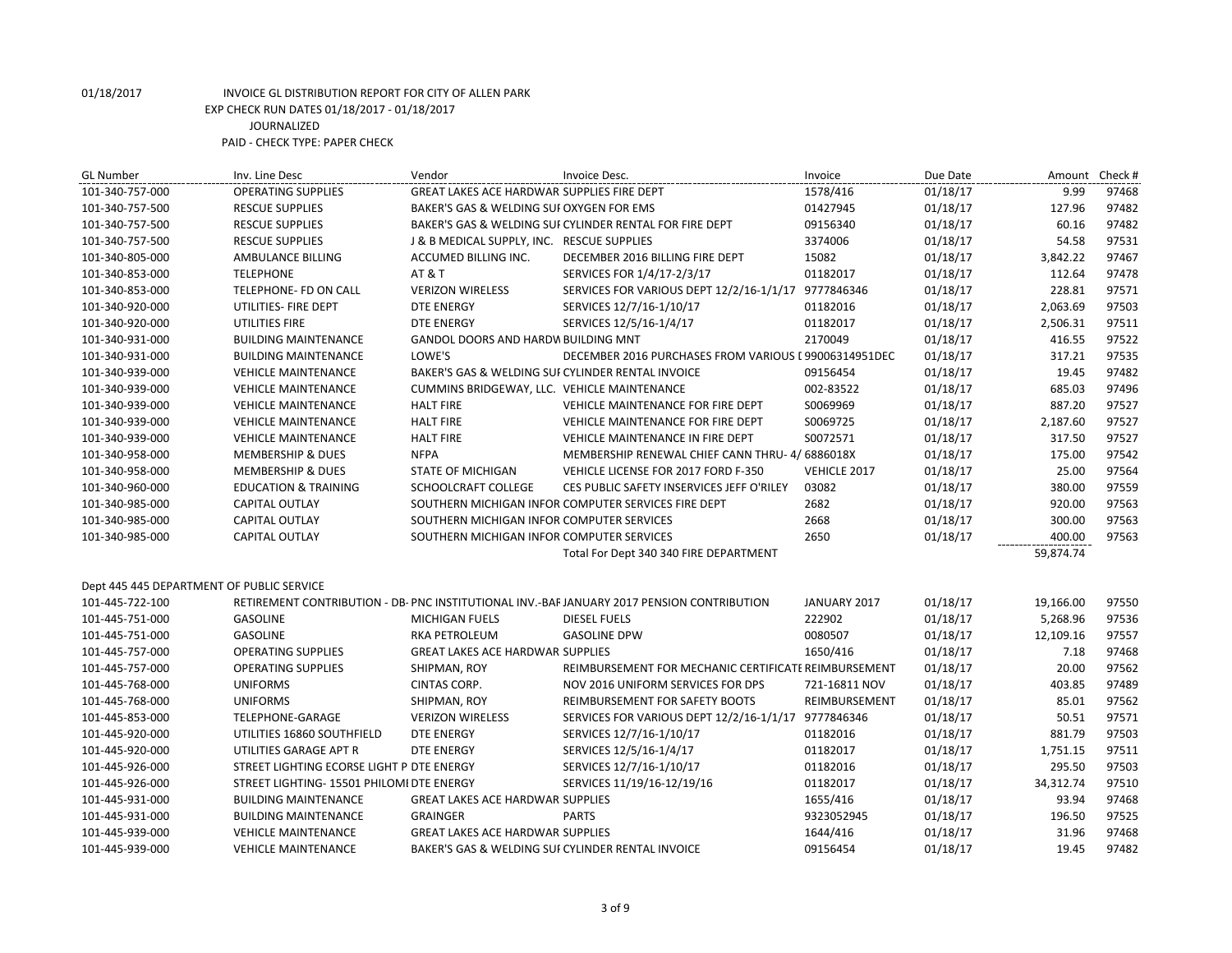| <b>GL Number</b>              | Inv. Line Desc              | Vendor                                                 | Invoice Desc.                                                          | Invoice      | Due Date | Amount    | Check # |
|-------------------------------|-----------------------------|--------------------------------------------------------|------------------------------------------------------------------------|--------------|----------|-----------|---------|
| 101-445-939-000               | <b>VEHICLE MAINTENANCE</b>  | <b>EXOTIC AUTOMATION &amp; SUPI SUPPLIES</b>           |                                                                        | 1568852      | 01/18/17 | 160.66    | 97516   |
| 101-445-939-000               | <b>VEHICLE MAINTENANCE</b>  | <b>GLENDALE AUTO VALUE</b>                             | PARTS FOR 2011 FORD CROWN VICTORIA                                     | 359-117595   | 01/18/17 | 275.99    | 97523   |
| 101-445-939-000               | <b>VEHICLE MAINTENANCE</b>  | <b>GLENDALE AUTO VALUE</b>                             | <b>PARTS</b>                                                           | 359-117411   | 01/18/17 | 16.19     | 97523   |
| 101-445-939-000               | <b>VEHICLE MAINTENANCE</b>  | TELEVAN SALES, INC.                                    | PARTS FOR DPS                                                          | 36650        | 01/18/17 | 776.16    | 97566   |
| 101-445-962-000               | <b>MISCELLANEOUS</b>        |                                                        | AMERICAN PUBLIC WORK AS! MICHIGAN PUBLIC SAFETY CONF 4/2-4/7/17        | CONFERENCE   | 01/18/17 | 695.00    | 97474   |
| 101-445-962-000               | <b>MISCELLANEOUS</b>        | <b>COMFORT INN SUITES</b>                              | RESERVATION CONFERENCE 4/2-4/7/17                                      | 497585716    | 01/18/17 | 405.00    | 97494   |
| 101-445-962-000               | <b>MISCELLANEOUS</b>        |                                                        | COMPREHENSIVE TESTING SC ANNUAL DRUG AND ADMIN TESTING                 | 2258         | 01/18/17 | 275.00    | 97495   |
|                               |                             |                                                        | Total For Dept 445 445 DEPARTMENT OF PUBLIC SERVICE                    |              |          | 77,297.70 |         |
|                               |                             |                                                        |                                                                        |              |          |           |         |
| Dept 707 707 PARKS & REC      |                             |                                                        |                                                                        |              |          |           |         |
| 101-707-783-000               | <b>PARK SUPPLIES</b>        | <b>GREAT LAKES ACE HARDWAR SUPPLIES FOR PARKS</b>      |                                                                        | 1640/416     | 01/18/17 | 34.31     | 97468   |
| 101-707-783-000               | <b>PARK SUPPLIES</b>        | <b>GREAT LAKES ACE HARDWAR SUPPLIES FOR REC CENTER</b> |                                                                        | 1648/416     | 01/18/17 | 20.87     | 97468   |
| 101-707-783-000               | <b>PARK SUPPLIES</b>        | <b>GREAT LAKES ACE HARDWAR SUPPLIES FOR REC CENTER</b> |                                                                        | 1653/416     | 01/18/17 | 17.37     | 97468   |
| 101-707-783-000               | <b>PARK SUPPLIES</b>        | LOWE'S                                                 | DECEMBER 2016 PURCHASES FROM VARIOUS I 99006314951DEC                  |              | 01/18/17 | 60.24     | 97535   |
| 101-707-784-000               | <b>PARK SERVICES</b>        | JOHN'S LANDSCAPING & SNO SUPPLIES                      |                                                                        | 792          | 01/18/17 | 440.00    | 97533   |
| 101-707-853-000               | <b>TELEPHONE</b>            | <b>AT &amp; T</b>                                      | SERVICES FOR 1/4/17-2/3/17                                             | 01182017     | 01/18/17 | 101.09    | 97478   |
| 101-707-920-000               | <b>UTILITIES</b>            | <b>ALLEN PARK WATER</b>                                | WATER SERVICE PARKS/REC 9/1/16-12/1/16                                 | 170-RO066-15 | 01/18/17 | 15.75     | 97475   |
| 101-707-920-000               | UTILITIES- CHAMPAIGN        | <b>DTE ENERGY</b>                                      | SERVICES 12/7/16-1/10/17                                               | 01182016     | 01/18/17 | 138.51    | 97503   |
| 101-707-920-000               | <b>UTILITIES PARKS</b>      | <b>DTE ENERGY</b>                                      | SERVICES 12/5/16-1/4/17                                                | 01182017     | 01/18/17 | 810.03    | 97511   |
| 101-707-931-000               | <b>BUILDING MAINTENANCE</b> | <b>GREAT LAKES ACE HARDWAR SUPPLIES</b>                |                                                                        | 1643/416     | 01/18/17 | 13.98     | 97468   |
| 101-707-939-000               | <b>VEHICLE MAINTENANCE</b>  | BAKER'S GAS & WELDING SUI CYLINDER RENTAL INVOICE      |                                                                        | 09156454     | 01/18/17 | 19.45     | 97482   |
| 101-707-985-000               | CAPITAL OUTLAY              | PLAYCORE WISCONSIN INC PLAYGROUND EQUIPMENT            |                                                                        | PJI-0050754  | 01/18/17 | 57,122.68 | 97521   |
|                               |                             |                                                        | Total For Dept 707 707 PARKS & REC                                     |              |          | 58,794.28 |         |
|                               |                             |                                                        |                                                                        |              |          |           |         |
| Dept 751 751 COMMUNITY CENTER |                             |                                                        |                                                                        |              |          |           |         |
| 101-751-757-000               | <b>OPERATING SUPPLIES</b>   | GORDON FOOD SERV.                                      | <b>SUPPLIES</b>                                                        | 846130660    | 01/18/17 | 30.98     | 97524   |
| 101-751-757-000               | <b>OPERATING SUPPLIES</b>   | <b>GORDON FOOD SERV.</b>                               | <b>SUPPLIES FOR PARKS AND REC</b>                                      | 175349981    | 01/18/17 | 260.86    | 97524   |
| 101-751-757-000               | <b>OPERATING SUPPLIES</b>   | PEPSI COLA                                             | SUPPLIES FOR COMMUNITY CENTER                                          | 30672004     | 01/18/17 | 616.73    | 97547   |
| 101-751-757-000               | <b>OPERATING SUPPLIES</b>   | PROPANE SERVICES                                       | <b>MOTOR FUEL</b>                                                      | U0096016     | 01/18/17 | 53.74     | 97553   |
| 101-751-757-000               | <b>OPERATING SUPPLIES</b>   | PROPANE SERVICES                                       | MOTOR FUEL CIVIC ARENA                                                 | U0095871     | 01/18/17 | 134.36    | 97553   |
| 101-751-757-000               | <b>OPERATING SUPPLIES</b>   | PROPANE SERVICES                                       | MOTOR FUEL CIVIC ARENA                                                 | U0095952     | 01/18/17 | 129.52    | 97553   |
| 101-751-757-000               | <b>OPERATING SUPPLIES</b>   | <b>SYSCO DETROIT LLC</b>                               | <b>SUPPLIES</b>                                                        | 158077890    | 01/18/17 | 760.98    | 97565   |
| 101-751-757-000               | <b>OPERATING SUPPLIES</b>   | <b>SYSCO DETROIT LLC</b>                               | <b>SUPPLIES</b>                                                        | 158091590    | 01/18/17 | 516.49    | 97565   |
| 101-751-816-000               | PROF. SERV. - OTHER         |                                                        | REDGUARD FIRE & SECURITY MONITORING ALARM SYSTEM JAN, FEB, MARCH 33907 |              | 01/18/17 | 216.00    | 97554   |
| 101-751-816-000               | PROF. SERV. - OTHER         |                                                        | REDGUARD FIRE & SECURITY QUARTERLY MONITORING BURGLAR ALARM JA 33908   |              | 01/18/17 | 177.00    | 97554   |
| 101-751-920-000               | <b>UTILITIES</b>            | <b>ALLEN PARK WATER</b>                                | WATER SERVICES COMM CTR 11/1/16-12/1/16 401-WH15800-00                 |              | 01/18/17 | 1,483.87  | 97475   |
| 101-751-931-000               | <b>BUILDING MAINTENANCE</b> | <b>GREAT LAKES ACE HARDWAR SUPPLIES FOR REC CENTER</b> |                                                                        | 1648/416     | 01/18/17 | 20.87     | 97468   |
| 101-751-931-000               | <b>BUILDING MAINTENANCE</b> | <b>GREAT LAKES ACE HARDWAR SUPPLIES FOR REC CENTER</b> |                                                                        | 1653/416     | 01/18/17 | 17.38     | 97468   |
| 101-751-931-000               | <b>BUILDING MAINTENANCE</b> | <b>GREAT LAKES ACE HARDWAR SUPPLIES FOR REC CENTER</b> |                                                                        | 1652/416     | 01/18/17 | 28.76     | 97468   |
| 101-751-931-000               | <b>BUILDING MAINTENANCE</b> | GREAT LAKES ACE HARDWAR SUPPLIES FOR REC CENTER        |                                                                        | 1657/416     | 01/18/17 | 40.11     | 97468   |
| 101-751-931-000               | <b>BUILDING MAINTENANCE</b> |                                                        | ACE SPRINKLER COMPANY EMERGENCY SERVICE CALL REPLACE FROZEN SI 25637   |              | 01/18/17 | 500.00    | 97471   |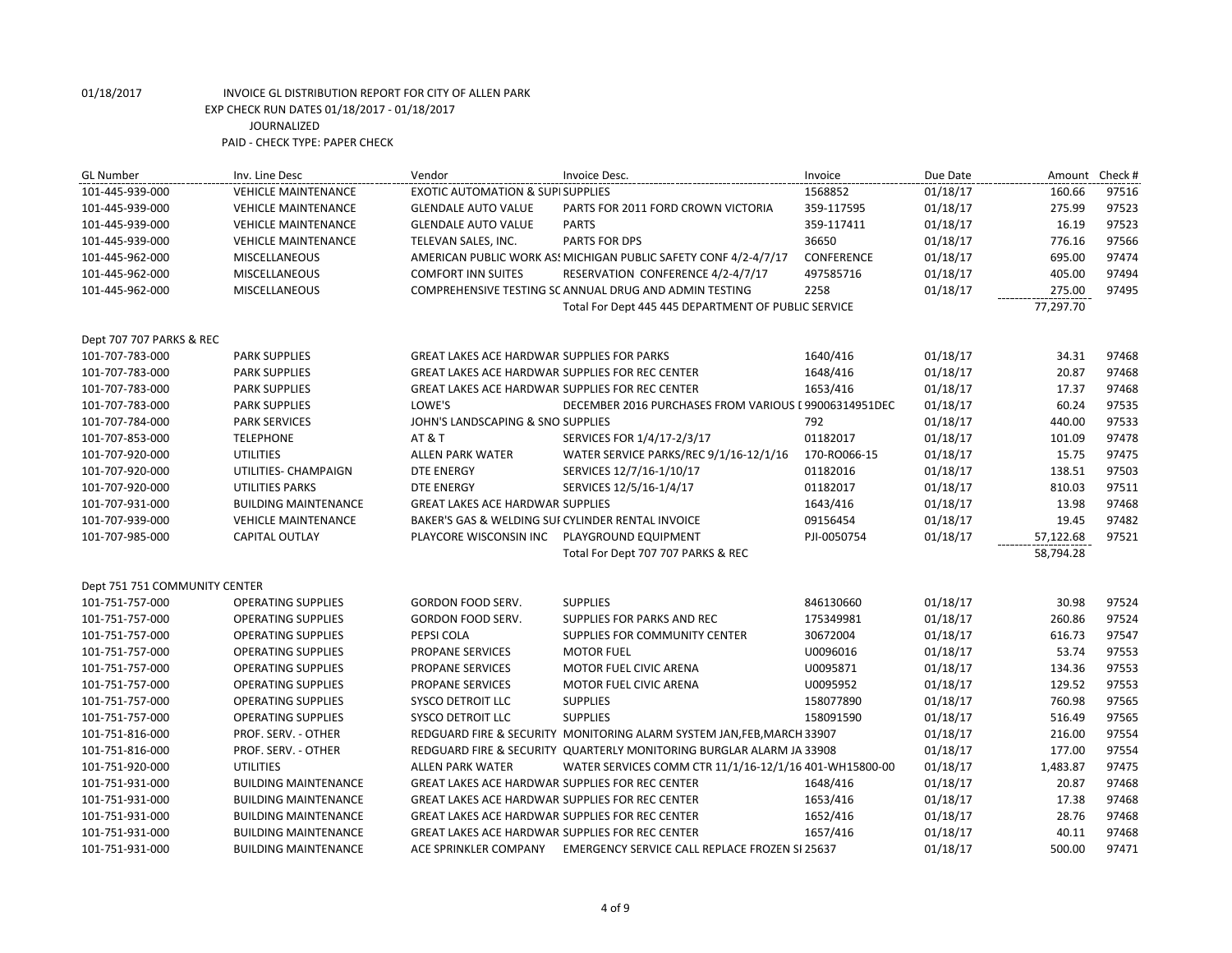| <b>GL Number</b>              | Inv. Line Desc                                                                    | Vendor                                              | Invoice Desc.                                                | Invoice      | Due Date |            | Amount Check # |
|-------------------------------|-----------------------------------------------------------------------------------|-----------------------------------------------------|--------------------------------------------------------------|--------------|----------|------------|----------------|
| 101-751-931-000               | <b>BUILDING MAINTENANCE</b>                                                       | LOWE'S                                              | DECEMBER 2016 PURCHASES FROM VARIOUS I 99006314951DEC        |              | 01/18/17 | 161.50     | 97535          |
| 101-751-931-000               | <b>BUILDING MAINTENANCE</b>                                                       | NETWORK SERVICES COMPAI SUPPLIES PARKS & REC        |                                                              | 6423244-01   | 01/18/17 | 16.50      | 97541          |
| 101-751-931-000               | <b>BUILDING MAINTENANCE</b>                                                       |                                                     | NETWORK SERVICES COMPAI SUPPLIES FOR PARKS & REC             | 6422173-00   | 01/18/17 | 136.28     | 97541          |
| 101-751-931-000               | <b>BUILDING MAINTENANCE</b>                                                       | NETWORK SERVICES COMPAI SUPPLIES                    |                                                              | 642142900    | 01/18/17 | 601.04     | 97541          |
| 101-751-934-000               | EQUIPMENT MAINTENANCE                                                             | <b>GREAT LAKES ACE HARDWAR SUPPLIES FOR ZAMBONI</b> |                                                              | 1663/416     | 01/18/17 | 1.29       | 97468          |
| 101-751-934-000               | <b>EQUIPMENT MAINTENANCE</b>                                                      |                                                     | GREAT LAKES ACE HARDWAR SUPPLIES FOR ZAMBONI MACHINE         | 1665/416     | 01/18/17 | 1.49       | 97468          |
| 101-751-934-000               | <b>EQUIPMENT MAINTENANCE</b>                                                      | <b>GREAT LAKES ACE HARDWAR SUPPLIES</b>             |                                                              | 1662/416     | 01/18/17 | 5.99       | 97468          |
| 101-751-934-000               | <b>EQUIPMENT MAINTENANCE</b>                                                      |                                                     | GREAT LAKES ACE HARDWAR SUPPLIES FOR ZAMBONI MACHINE         | 1642/416     | 01/18/17 | 13.18      | 97468          |
| 101-751-934-000               | <b>EQUIPMENT MAINTENANCE</b>                                                      | SERV-ICE REFRIGERATION, IN SUPPLIES                 |                                                              | 1442798      | 01/18/17 | 1,796.57   | 97561          |
| 101-751-934-000               | EQUIPMENT MAINTENANCE                                                             | EXPERT HEATING & COOLING SERVICE CALL ON RTU #5     |                                                              | W23472       | 01/18/17 | 221.00     | 97587          |
| 101-751-985-000               | <b>CAPITAL OUTLAY</b>                                                             | <b>THERMO SOURCE</b>                                | <b>BUILDING MOUNTED LIGHTS COMM CENTER</b>                   | T127176180   | 01/18/17 | 2,328.00   | 97568          |
| 101-751-985-000               | CAPITAL OUTLAY                                                                    | <b>THERMO SOURCE</b>                                | PARKNG LOT & FLAG FIXTURES                                   | T12717618P   | 01/18/17 | 4,795.00   | 97568          |
| 101-751-985-000               | <b>CAPITAL OUTLAY</b>                                                             |                                                     | EXPERT HEATING & COOLING INSTALL MODINE UNIT HEATER COMM CTR | J002435      | 01/18/17 | 3,250.00   | 97587          |
| 101-751-985-000               | CAPITAL OUTLAY                                                                    | EXPERT HEATING & COOLING BOILER REPLACEMENT         |                                                              | J002431      | 01/18/17 | 63,975.00  | 97587          |
|                               |                                                                                   |                                                     | Total For Dept 751 751 COMMUNITY CENTER                      |              |          | 82,290.49  |                |
|                               |                                                                                   |                                                     |                                                              |              |          |            |                |
| Dept 803 HISTORIAL            |                                                                                   |                                                     |                                                              |              |          |            |                |
| 101-803-701-000               | UTILITIES HISTORICAL                                                              | <b>ALLEN PARK WATER</b>                             | WATER SERVICES FOR HISTORICAL 7/1/16-10/1340-EN155-04        |              | 01/18/17 | 48.70      | 97475          |
| 101-803-701-000               | UTILITIES HISTORICAL                                                              | <b>ALLEN PARK WATER</b>                             | HISTORICAL WATER SERVICES 7/1/16-10/1/16 340-EN155-04        |              | 01/18/17 | 48.70      | 97475          |
| 101-803-701-000               | <b>HISTORICAL</b>                                                                 | <b>DTE ENERGY</b>                                   | SERVICES 12/7/16-1/10/17                                     | 01182016     | 01/18/17 | 40.40      | 97503          |
| 101-803-701-000               | <b>HISTORICAL</b>                                                                 | <b>DTE ENERGY</b>                                   | SERVICES 12/5/16-1/4/17                                      | 01182017     | 01/18/17 | 233.21     | 97511          |
|                               |                                                                                   |                                                     | Total For Dept 803 HISTORIAL                                 |              |          | 371.01     |                |
|                               |                                                                                   |                                                     |                                                              |              |          |            |                |
|                               |                                                                                   |                                                     | Total For Fund 101 GENERAL FUND                              |              |          | 599,562.39 |                |
|                               |                                                                                   |                                                     |                                                              |              |          |            |                |
| Fund 202 MAJOR STREET FUND    |                                                                                   |                                                     |                                                              |              |          |            |                |
| Dept 475 475 TRAFFIC SERVICES |                                                                                   |                                                     |                                                              |              |          |            |                |
| 202-475-703-050               | INTERFUND LABOR/EQUIP - TRAFF WAYNE COUNTY - ACCTS. RECTRAFFIC SIGNAL MAINT 10/16 |                                                     |                                                              | 287813       | 01/18/17 | 283.29     | 97579          |
| 202-475-703-050               | INTERFUND LABOR/EQUIP - TRAFF WAYNE COUNTY - ACCTS. RE(TRAFFIC SIGNAL MAINT 11/16 |                                                     |                                                              | 287911       | 01/18/17 | 253.60     | 97580          |
|                               |                                                                                   |                                                     | Total For Dept 475 475 TRAFFIC SERVICES                      |              |          | 536.89     |                |
|                               |                                                                                   |                                                     |                                                              |              |          |            |                |
|                               |                                                                                   |                                                     | Total For Fund 202 MAJOR STREET FUND                         |              |          | 536.89     |                |
|                               |                                                                                   |                                                     |                                                              |              |          |            |                |
| Fund 226 RUBBISH FUND         |                                                                                   |                                                     |                                                              |              |          |            |                |
| Dept 450 450 RUBBISH          |                                                                                   |                                                     |                                                              |              |          |            |                |
| 226-450-817-000               | <b>WASTE DISPOSAL</b>                                                             |                                                     | ADVANCED DISPOSAL SERVIC DISPOSAL SERVICES FOR JAN 2017      | V30001320038 | 01/18/17 | 128,433.33 | 97472          |
| 226-450-819-000               | <b>WASTE DISPOSAL</b>                                                             | RIVERVIEW, CITY OF                                  | NOV 2016 BILLING DEMOLITION                                  | 79045        | 01/18/17 | 396.65     | 97556          |
| 226-450-819-000               | <b>WASTE DISPOSAL</b>                                                             | RIVERVIEW, CITY OF                                  | NOV 2016 BILLING BROKEN CONCRETE                             | 79046        | 01/18/17 | 192.00     | 97556          |
| 226-450-819-000               | <b>WASTE DISPOSAL</b>                                                             | RIVERVIEW, CITY OF                                  | NOV 2016 BILLING SPECIAL WASTER                              | 79047        | 01/18/17 | 1,260.00   | 97556          |
| 226-450-819-000               | <b>WASTE DISPOSAL</b>                                                             | RIVERVIEW, CITY OF                                  | NOV 2016 BILLING RECYCLED WOOD DISPOSAL 79048                |              | 01/18/17 | 206.84     | 97556          |
|                               |                                                                                   |                                                     | Total For Dept 450 450 RUBBISH                               |              |          | 130,488.82 |                |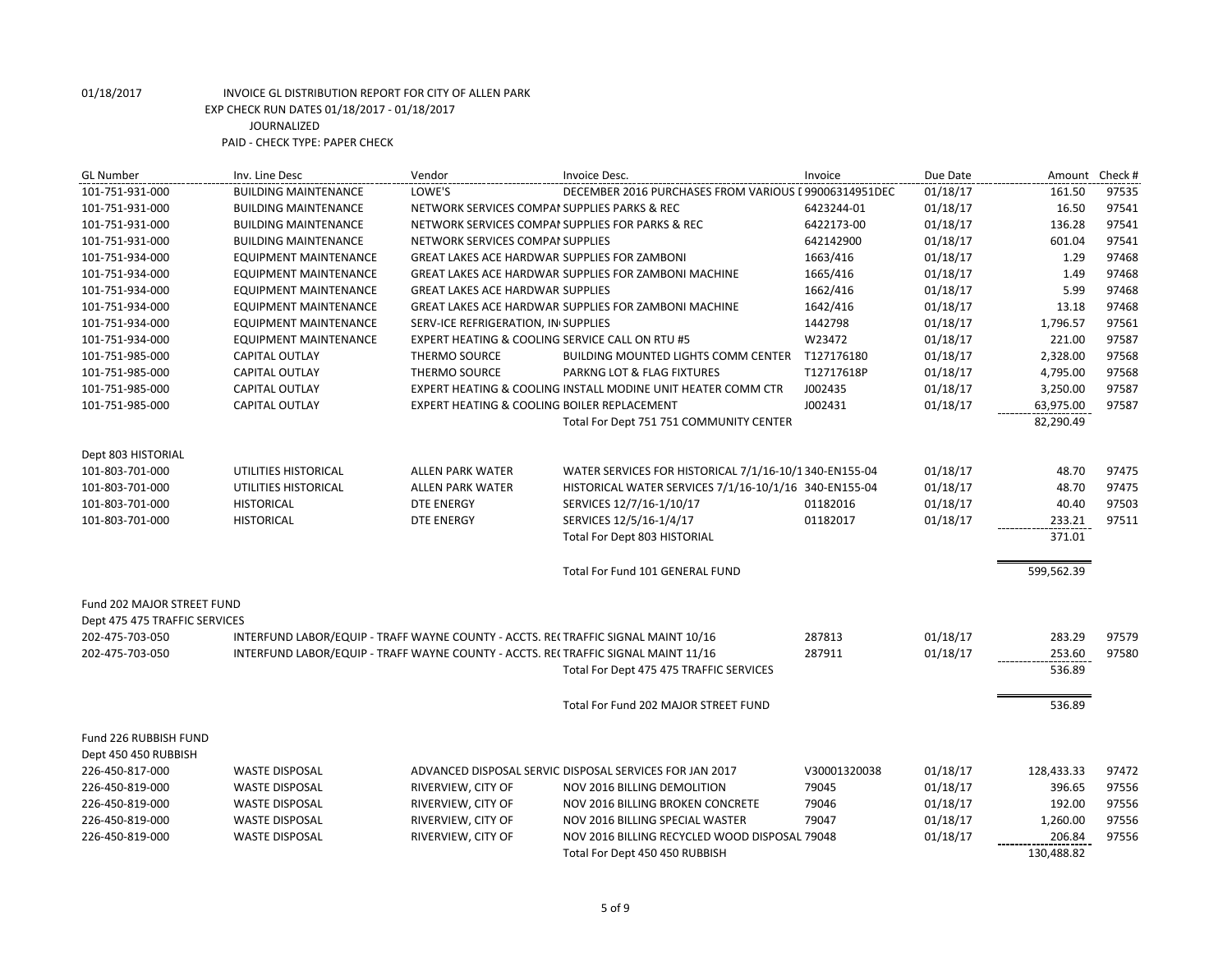| <b>GL Number</b>                   | Inv. Line Desc                | Vendor                     | Invoice Desc.                                                                                      | Invoice         | Due Date | Amount Check # |       |
|------------------------------------|-------------------------------|----------------------------|----------------------------------------------------------------------------------------------------|-----------------|----------|----------------|-------|
|                                    |                               |                            | Total For Fund 226 RUBBISH FUND                                                                    |                 |          | 130,488.82     |       |
| Fund 249 BUILDING FUND             |                               |                            |                                                                                                    |                 |          |                |       |
| Dept 371 371 BUILDING DEPARTMENT   |                               |                            |                                                                                                    |                 |          |                |       |
| 249-371-722-100                    |                               |                            | RETIREMENT CONTRIBUTION- DB I PNC INSTITUTIONAL INV.-BAF JANUARY 2017 PENSION CONTRIBUTION         | JANUARY 2017    | 01/18/17 | 5,151.00       | 97550 |
| 249-371-821-000                    | <b>MECHANICAL INSPECTIONS</b> | CARNILL, STEVE             | DEC 2016 MECHANICAL INSPECTIONS                                                                    | <b>DEC 2016</b> | 01/18/17 | 2,719.50       | 97487 |
| 249-371-822-000                    | PLUMBING INSPECTIONS          | HALASH, JEROME             | DEC 2016 PLUMBING INSPECTIONS                                                                      | <b>DEC 2016</b> | 01/18/17 | 175.00         | 97528 |
| 249-371-853-000                    | TELEPHONE- D BOOMER           | <b>VERIZON WIRELESS</b>    | SERVICES FOR VARIOUS DEPT 12/2/16-1/1/17 9777846346                                                |                 | 01/18/17 | 49.95          | 97571 |
| 249-371-853-000                    | <b>BUILDING</b>               | <b>VERIZON WIRELESS</b>    | SERVICES FOR BLDG 12/11/16-1/10/17                                                                 | 9778500773      | 01/18/17 | 114.57         | 97574 |
| 249-371-935-000                    |                               |                            | COMPUTER SOFTWARE MAINTEN/ENVIRONMENTAL SYS RESEAI ARCGIS DESKTOP MAINTENANCE 01/01/17-12/93226464 |                 | 01/18/17 | 1,600.00       | 97514 |
| 249-371-939-000                    | <b>VEHICLE MAINTENANCE</b>    | <b>GLENDALE AUTO VALUE</b> | PARTS FOR 2006 FORD EXPEDITION                                                                     | 359-117295      | 01/18/17 | 149.38         | 97523 |
| 249-371-939-000                    | <b>VEHICLE MAINTENANCE</b>    | <b>GLENDALE AUTO VALUE</b> | CREDIT ON PARTS FROM INV 117295                                                                    | CM359-117306    | 01/18/17 | (20.00)        | 97523 |
|                                    |                               |                            | Total For Dept 371 371 BUILDING DEPARTMENT                                                         |                 |          | 9,939.40       |       |
|                                    |                               |                            | Total For Fund 249 BUILDING FUND                                                                   |                 |          | 9,939.40       |       |
| Fund 250 DDA OPERATING             |                               |                            |                                                                                                    |                 |          |                |       |
| Dept 000                           |                               |                            |                                                                                                    |                 |          |                |       |
| 250-000-920-000                    | <b>UTILITIES</b>              | <b>ALLEN PARK WATER</b>    | WATER SERVICES FRO DDA OFFICE 9/1/16-12/1010-AL065-43                                              |                 | 01/18/17 | 50.28          | 97475 |
| 250-000-920-000                    | <b>UTILITIES</b>              | <b>DTE ENERGY</b>          | DDA OFFICE SERVICES 12/1/16-1/4/17                                                                 | 194036500057    | 01/18/17 | 180.87         | 97505 |
| 250-000-920-000                    | <b>UTILITIES</b>              | <b>DTE ENERGY</b>          | PARKING LOT ECORSE RD 12/8/16-1/11/17                                                              | 193884900047    | 01/18/17 | 59.46          | 97506 |
| 250-000-920-000                    | <b>UTILITIES</b>              | <b>DTE ENERGY</b>          | PARKING LOT LIGHTS ALLEN RD 12/2/16-1/5/1. 194093500016                                            |                 | 01/18/17 | 184.90         | 97507 |
| 250-000-920-000                    | <b>UTILITIES</b>              | <b>DTE ENERGY</b>          | ALLEN RD SERVICES 12/1/16-1/4/17                                                                   | 193884900054    | 01/18/17 | 1,637.50       | 97508 |
| 250-000-920-000                    | <b>UTILITIES</b>              | <b>DTE ENERGY</b>          | BEATRICE PARKING LOT LIGHTS 12/1/16-1/4/1. 161895800019                                            |                 | 01/18/17 | 1,157.52       | 97509 |
| 250-000-920-000                    | <b>UTILITIES</b>              | <b>DTE ENERGY</b>          | DDA OFFICES SERVICES 12/1/16-1/4/17                                                                | 457346800081    | 01/18/17 | 194.29         | 97512 |
| 250-000-962-000                    | <b>MISCELLANEOUS</b>          |                            | DOWNRIVER PEST CONTROL MAINTENANCE ON QUANDT ALLEY                                                 | 12/28/16        | 01/18/17 | 130.00         | 97502 |
|                                    |                               |                            | Total For Dept 000                                                                                 |                 |          | 3,594.82       |       |
|                                    |                               |                            | Total For Fund 250 DDA OPERATING                                                                   |                 |          | 3,594.82       |       |
| Fund 265 DRUG FORFEITURE - FEDERAL |                               |                            |                                                                                                    |                 |          |                |       |
| Dept 000                           |                               |                            |                                                                                                    |                 |          |                |       |
| 265-000-939-000                    | <b>VEHICLE MAINTENANCE</b>    |                            | BAKER'S GAS & WELDING SUF CYLINDER RENTAL INVOICE                                                  | 09156454        | 01/18/17 | 19.45          | 97482 |
| 265-000-939-000                    | <b>VEHICLE MAINTENANCE</b>    | <b>GLENDALE AUTO VALUE</b> | PARTS FOR 2011 FORD CROWN VICTORIA                                                                 | 359-117571      | 01/18/17 | 127.19         | 97523 |
| 265-000-939-000                    | <b>VEHICLE MAINTENANCE</b>    | <b>VILLAGE FORD</b>        | <b>PARTS</b>                                                                                       | 223857          | 01/18/17 | 305.25         | 97576 |
| 265-000-985-000                    | <b>CAPITAL OUTLAY</b>         | <b>CYNERGY</b>             | SERVICES TO INSTALL K-9 EQUIPMENT ON NEW 20151                                                     |                 | 01/18/17 | 9,237.47       | 97497 |
|                                    |                               |                            | Total For Dept 000                                                                                 |                 |          | 9,689.36       |       |
|                                    |                               |                            | Total For Fund 265 DRUG FORFEITURE - FEDERAL                                                       |                 |          | 9,689.36       |       |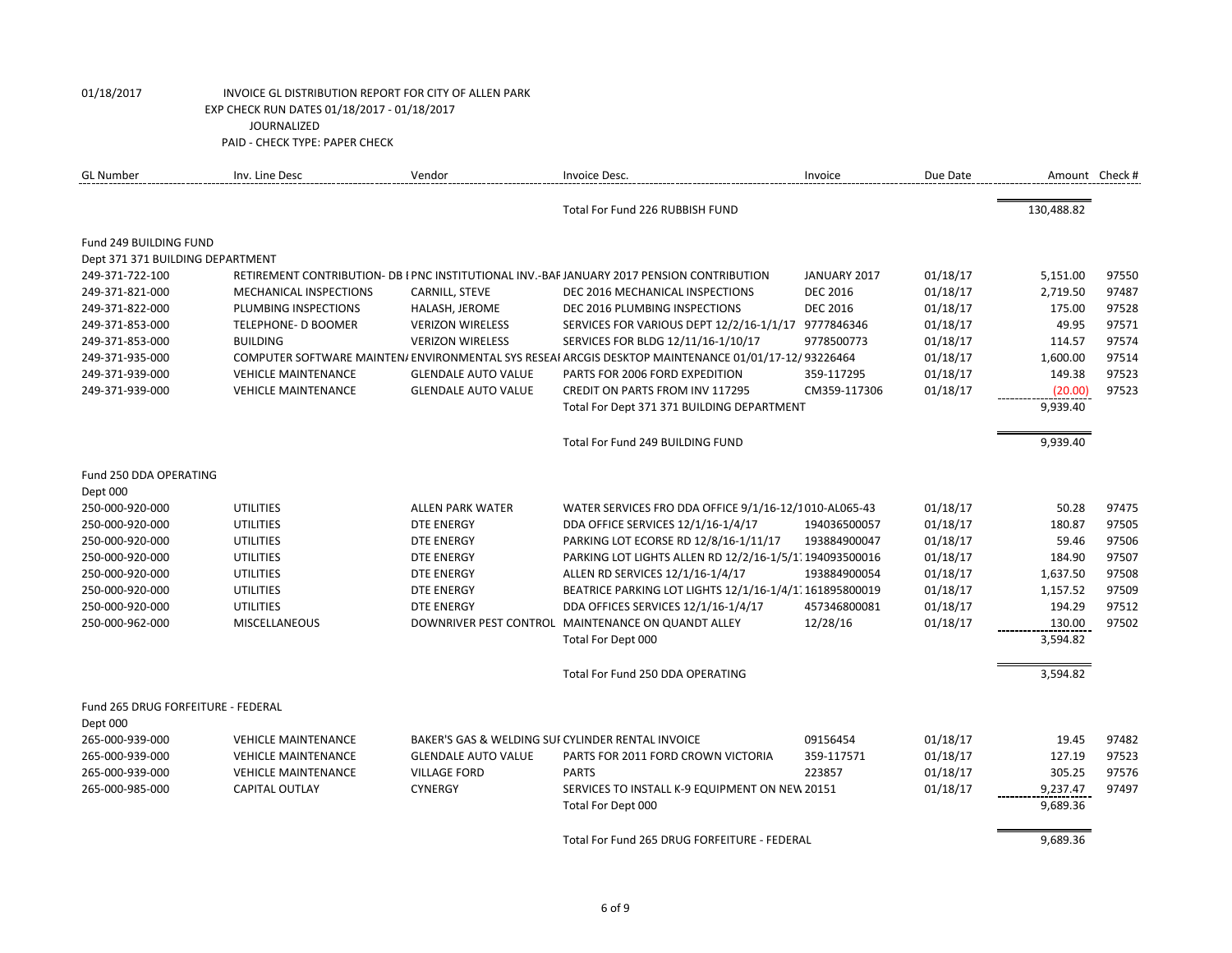| <b>GL Number</b>                 | Inv. Line Desc                                   | Vendor                                          | Invoice Desc.                                                                         | Invoice          | Due Date |            | Amount Check # |
|----------------------------------|--------------------------------------------------|-------------------------------------------------|---------------------------------------------------------------------------------------|------------------|----------|------------|----------------|
| Fund 266 DRUG FORFEITURE - STATE |                                                  |                                                 |                                                                                       |                  |          |            |                |
| Dept 000                         |                                                  |                                                 |                                                                                       |                  |          |            |                |
| 266-000-657-000                  |                                                  |                                                 | FORFEITED MONIES-STATE&LOCAI OCCUPATIONAL HEALTH CEN NEW HIRE PHYSICAL BRANDON TUCKER | 711258143        | 01/18/17 | 236.00     | 97543          |
| 266-000-657-000                  | FORFEITED MONIES-STATE&LOCAL WEST SHORE SERVICES |                                                 | 2016 ANNUAL INSPECTION & MNT OUTDOOR \ 23175                                          |                  | 01/18/17 | 732.65     | 97581          |
|                                  |                                                  |                                                 | Total For Dept 000                                                                    |                  |          | 968.65     |                |
|                                  |                                                  |                                                 |                                                                                       |                  |          |            |                |
|                                  |                                                  |                                                 | Total For Fund 266 DRUG FORFEITURE - STATE                                            |                  |          | 968.65     |                |
| Fund 271 LIBRARY                 |                                                  |                                                 |                                                                                       |                  |          |            |                |
| Dept 000                         |                                                  |                                                 |                                                                                       |                  |          |            |                |
| 271-000-728-000                  | <b>OFFICE SUPPLIES</b>                           | THE LIBRARY NETWORK                             | <b>SUPPLIES FOR LIBRARY</b>                                                           | 57665            | 01/18/17 | 8,077.99   | 97567          |
| 271-000-827-000                  | <b>LIBRARY SERVICES</b>                          | UNIQUE MANAGEMENT SERV DEC 2016 PLACEMENTS      |                                                                                       | 439092           | 01/18/17 | 62.65      | 97569          |
| 271-000-828-000                  | <b>MATERIALS</b>                                 | STEINWAY INC                                    | <b>CDS FOR LIBRARY</b>                                                                | 35048            | 01/18/17 | 66.96      | 97476          |
| 271-000-828-000                  | <b>MATERIALS</b>                                 | <b>BAKER &amp; TAYLOR</b>                       | <b>SUPPLIES FOR LIBRARY</b>                                                           | 2032557251       | 01/18/17 | 95.22      | 97481          |
| 271-000-828-000                  | <b>MATERIALS</b>                                 | <b>BAKER &amp; TAYLOR</b>                       | <b>SUPPLIES FOR LIBRARY</b>                                                           | 2032444178       | 01/18/17 | 48.43      | 97481          |
| 271-000-828-000                  | <b>MATERIALS</b>                                 | <b>BLACKSTONE AUDIO, INC</b>                    | <b>AUDIOBOOKS FOR LIBRARY</b>                                                         | 878471           | 01/18/17 | 50.96      | 97484          |
| 271-000-828-000                  | <b>MATERIALS</b>                                 | <b>SCHOLASTIC BOOK FAIRS</b>                    | <b>SUPPLIES FOR LIBRARY</b>                                                           | 62616            | 01/18/17 | 412.04     | 97558          |
| 271-000-828-000                  | <b>MATERIALS</b>                                 | THE LIBRARY NETWORK                             | <b>MISC BOOKS FOR LIBRARY</b>                                                         | 57555            | 01/18/17 | 147.40     | 97567          |
| 271-000-853-000                  | <b>TELEPHONE</b>                                 | <b>AT &amp; T</b>                               | SERVICES FOR 1/4/17-2/3/17                                                            | 01182017         | 01/18/17 | 78.91      | 97478          |
| 271-000-931-000                  | <b>BUILDING MAINTENANCE</b>                      | <b>GRAINGER</b>                                 | <b>PARTS</b>                                                                          | 9323052945       | 01/18/17 | 149.78     | 97525          |
|                                  |                                                  |                                                 | Total For Dept 000                                                                    |                  |          | 9,190.34   |                |
|                                  |                                                  |                                                 | Total For Fund 271 LIBRARY                                                            |                  |          | 9,190.34   |                |
| Fund 592 WATER & SEWER           |                                                  |                                                 |                                                                                       |                  |          |            |                |
| Dept 000                         |                                                  |                                                 |                                                                                       |                  |          |            |                |
| 592-000-275-000                  | 10-WATER                                         | FABI, AMY                                       | UB refund for account: 120-HA155-41                                                   | 01/06/2017       | 01/18/17 | 342.59     | 97538          |
|                                  |                                                  |                                                 | Total For Dept 000                                                                    |                  |          | 342.59     |                |
| Dept 600 WATER                   |                                                  |                                                 |                                                                                       |                  |          |            |                |
| 592-600-745-400                  | <b>METER MAINTENANCE</b>                         | LOWE'S                                          | DECEMBER 2016 PURCHASES FROM VARIOUS I 99006314951DEC                                 |                  | 01/18/17 | 75.00      | 97535          |
| 592-600-873-000                  | <b>MAIN MAINTENANCE</b>                          | <b>GREAT LAKES ACE HARDWAR SUPPLIES FOR DPS</b> |                                                                                       | 1645/416         | 01/18/17 | 67.96      | 97468          |
| 592-600-873-000                  | <b>MAIN MAINTENANCE</b>                          | GREAT LAKES ACE HARDWAR SUPPLIES FOR DPS        |                                                                                       | 1622/416         | 01/18/17 | 25.17      | 97468          |
| 592-600-873-000                  | <b>MAIN MAINTENANCE</b>                          | ETNA SUPPLY COMPANY                             | SUPPLIES FOR DPS                                                                      | S102048726.002   | 01/18/17 | 206.20     | 97515          |
| 592-600-873-000                  | <b>MAIN MAINTENANCE</b>                          | LOWE'S                                          | DECEMBER 2016 PURCHASES FROM VARIOUS I 99006314951DEC                                 |                  | 01/18/17 | 331.94     | 97535          |
| 592-600-926-050                  | PURCHASED WATER                                  |                                                 | GREAT LAKES WATER AUTHO NOV 2016 WHOLESALE USAGE                                      | NOVWHOLESALE     | 01/18/17 | 168,965.47 | 97585          |
| 592-600-978-004                  | <b>CROSS CONNECTION PROGRAM</b>                  | HYDRO DESIGNS, INC.                             | CROSS CONNECTION INSPECTIONS FOR DEC 20 0041453-IN                                    |                  | 01/18/17 | 1,935.00   | 97529          |
|                                  |                                                  |                                                 | Total For Dept 600 WATER                                                              |                  |          | 171,606.74 |                |
| Dept 601 601 SEWER               |                                                  |                                                 |                                                                                       |                  |          |            |                |
| 592-601-745-200                  | PAVEMENT REPAIRS                                 |                                                 | GV CEMENT CONTRACTING C JOB AP-10 PMT #4 UTILITY REPAIRS                              | <b>JOB AP-10</b> | 01/18/17 | 11,147.38  | 97526          |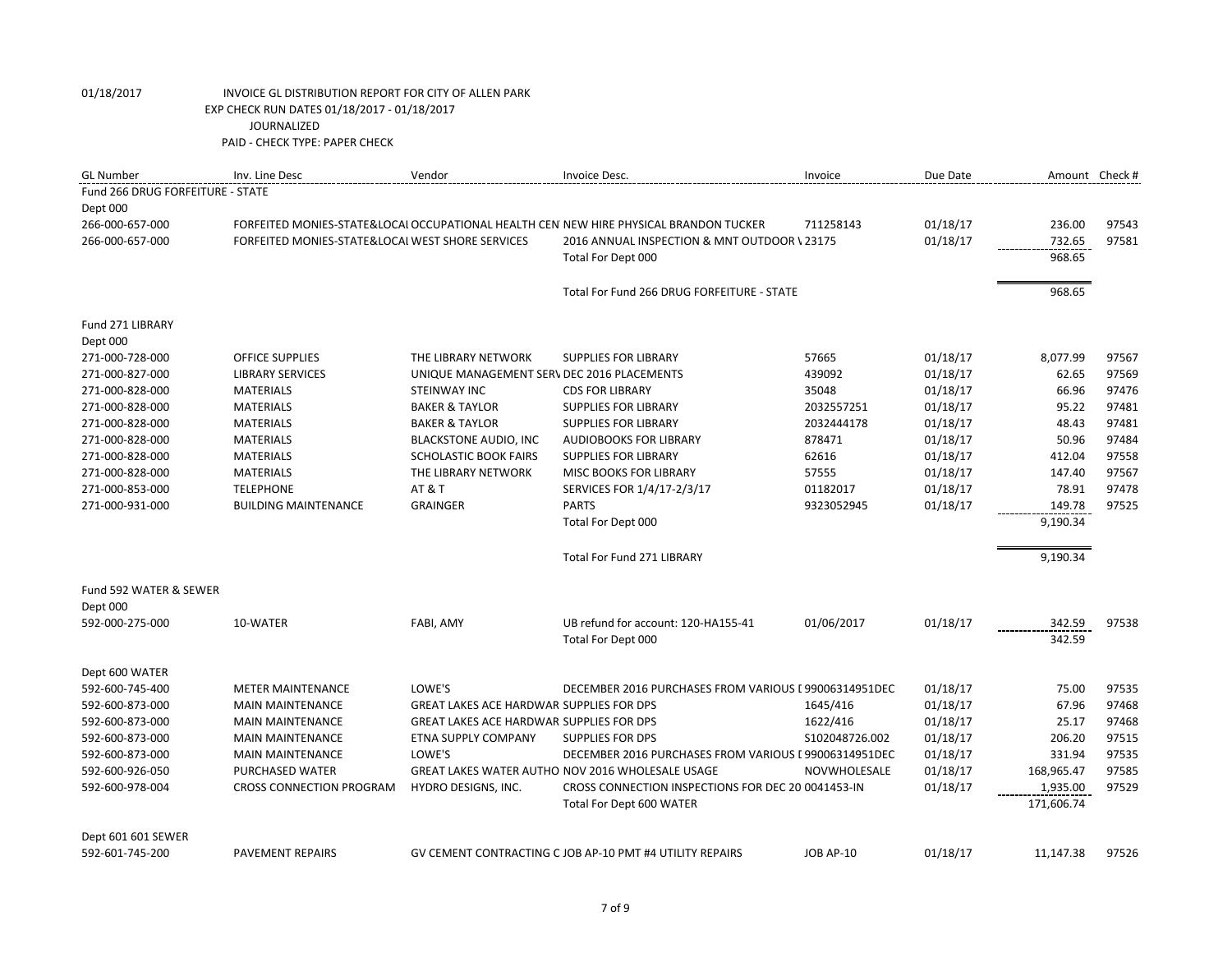| <b>GL Number</b>             | Inv. Line Desc                                | Vendor                                            | Invoice Desc.                                                                            | Invoice             | Due Date | Amount     | Check # |
|------------------------------|-----------------------------------------------|---------------------------------------------------|------------------------------------------------------------------------------------------|---------------------|----------|------------|---------|
| 592-601-745-300              | STORM/CB MAINTENANCE                          | EJ USA, INC                                       | <b>SUPPLIES</b>                                                                          | 110160106673        | 01/18/17 | 468.84     | 97513   |
| 592-601-745-300              | STORM/CB MAINTENANCE                          |                                                   | GV CEMENT CONTRACTING C JOB AP-10 PMT #4 UTILITY REPAIRS                                 | <b>JOB AP-10</b>    | 01/18/17 | 6,108.62   | 97526   |
| 592-601-908-000              | <b>IWC CHARGES- DETROIT</b>                   |                                                   | GREAT LAKES WATER AUTHO NOV 2016 IWC USAGE CHARGES                                       | NOV IWC             | 01/18/17 | 2,562.43   | 97501   |
| 592-601-920-000              | <b>UTILITIES</b>                              | <b>AT &amp; T</b>                                 | SERVICES FOR 1/4/17-2/3/17                                                               | 01182017            | 01/18/17 | 201.21     | 97478   |
| 592-601-920-000              | UTILITIES- OAKWOOD                            | <b>DTE ENERGY</b>                                 | SERVICES 12/7/16-1/10/17                                                                 | 01182016            | 01/18/17 | 4,235.42   | 97503   |
| 592-601-921-000              | <b>OFFICE SUPPLIES</b>                        | GREAT LAKES ACE HARDWAR SUPPLIES FOR DPS          |                                                                                          | 1639/416            | 01/18/17 | 9.99       | 97468   |
| 592-601-923-000              | PROFESSIONAL SERVICES                         | <b>RITTER GIS INC</b>                             | CMMS SUPPORT SERVICES DEC 2016                                                           | 2016-0206           | 01/18/17 | 640.00     | 97555   |
| 592-601-927-100              | <b>DETROIT POLLUTANTS</b>                     |                                                   | GREAT LAKES WATER AUTHO NOV 2016 POLLUTANT WATER USAGE                                   | <b>NOVPOLLUTANT</b> | 01/18/17 | 187.94     | 97586   |
| 592-601-930-000              | SEWER MAINTENANCE                             | GREAT LAKES ACE HARDWAR SUPPLIES FOR DPS          |                                                                                          | 1651/416            | 01/18/17 | 3.99       | 97468   |
| 592-601-930-000              | SEWER MAINTENANCE                             | J & B MEDICAL SUPPLY, INC. SUPPLIES FOR DPS       |                                                                                          | 3328356             | 01/18/17 | 98.30      | 97531   |
| 592-601-930-000              | <b>SEWER MAINTENANCE</b>                      | WINDER POLICE EQUIPMENT SERVICES                  |                                                                                          | 20170037            | 01/18/17 | 277.70     | 97584   |
| 592-601-939-100              | <b>VEHICLE MAINTENANCE</b>                    | BAKER'S GAS & WELDING SUI CYLINDER RENTAL INVOICE |                                                                                          | 09156454            | 01/18/17 | 19.49      | 97482   |
| 592-601-951-000              | <b>ENGINEERING CONSULTANTS</b>                |                                                   | FISHBECK, THOMPSON, CARR I JOB AP-27 SANITARY SEWER BILLING STUDY                        | 362781              | 01/18/17 | 2,713.30   | 97519   |
| 592-601-960-000              | <b>TRAINING &amp; EDUCATION</b>               |                                                   | AMERICAN WATER WORKS A: MEMBERSHIP RENEWAL 3/1/17-2/28/18                                | 811560              | 01/18/17 | 215.00     | 97480   |
| 592-601-962-000              | <b>MISCELLANEOUS</b>                          |                                                   | AMERICAN WATER WORKS A! MEMBER 03071538 DUES RENEWAL 3/1/17-2/ 7001288616                |                     | 01/18/17 | 187.00     | 97479   |
| 592-601-986-000              | CAPITAL OUTLAY-SEWERS                         | LIQUI-FORCE SERV.                                 | SERVICES FOR ALLEN PARK CIPP LINING                                                      | <b>US 2192</b>      | 01/18/17 | 81,635.00  | 97534   |
| 592-601-987-100              | CAPITAL OUTLAY - SAW GRANT                    | LIQUI-FORCE SERV.                                 | ALLEN PARK STORM SEWER REHAB ASSESSMENUS 2223                                            |                     | 01/18/17 | 25,438.50  | 97534   |
| 592-601-987-100              | CAPITAL OUTLAY - SAW GRANT                    | LIQUI-FORCE SERV.                                 | ALLEN PARK STORM SEWER REHAB ASSESSMENUS 2215                                            |                     | 01/18/17 | 11,295.00  | 97534   |
| 592-601-987-100              | CAPITAL OUTLAY - SAW GRANT                    |                                                   | WADE-TRIM/ASSOCIATES, IN PROF SERVICES 10/31/16-11/28/16 ASSET MN(3006113                |                     | 01/18/17 | 2,206.63   | 97577   |
|                              |                                               |                                                   | Total For Dept 601 601 SEWER                                                             |                     |          | 149,651.74 |         |
| Dept 603 603 BASIN           |                                               |                                                   |                                                                                          |                     |          |            |         |
| 592-603-853-000              | TELEPHONE/COMMUNICATIONS AT & T LONG DISTANCE |                                                   | SERVICES DEC 2016                                                                        | 01182017            | 01/18/17 | 13.95      | 97477   |
| 592-603-853-000              | <b>TELEPHONE</b>                              | <b>AT &amp; T</b>                                 | SERVICES FOR 1/4/17-2/3/17                                                               | 01182017            | 01/18/17 | 108.69     | 97478   |
| 592-603-853-000              | TELEPHONE- DAVE HAGEMAN BAS VERIZON WIRELESS  |                                                   | SERVICES FOR VARIOUS DEPT 12/2/16-1/1/17 9777846346                                      |                     | 01/18/17 | 841.38     | 97571   |
| 592-603-853-000              | <b>PUMP STATION</b>                           | <b>VERIZON WIRELESS</b>                           | PUMP STATION SERVICES 12/11/16-1/10/17                                                   | 9778420589          | 01/18/17 | 339.57     | 97573   |
| 592-603-920-000              | UTILITIES WET WEATHER PUMP                    | <b>DTE ENERGY</b>                                 | SERVICES 12/7/16-1/10/17                                                                 | 01182016            | 01/18/17 | 5,553.24   | 97503   |
| 592-603-930-000              | <b>SEWER MAINTENANCE</b>                      |                                                   | WADE-TRIM/ASSOCIATES, INIPROF SERVICES 10/2/16-10/29/16 WATER & W 7002060                |                     | 01/18/17 | 492.00     | 97577   |
|                              |                                               |                                                   | Total For Dept 603 603 BASIN                                                             |                     |          | 7,348.83   |         |
| Dept 604 ADMINISTRATION/DEBT |                                               |                                                   |                                                                                          |                     |          |            |         |
| 592-604-722-100              |                                               |                                                   | RETIREMENT CONTRIBUTION - W8 PNC INSTITUTIONAL INV.-BAFJANUARY 2017 PENSION CONTRIBUTION | JANUARY 2017        | 01/18/17 | 40,550.00  | 97550   |
|                              |                                               |                                                   | Total For Dept 604 ADMINISTRATION/DEBT                                                   |                     |          | 40,550.00  |         |
|                              |                                               |                                                   | Total For Fund 592 WATER & SEWER                                                         |                     |          | 369,499.90 |         |
|                              |                                               |                                                   |                                                                                          |                     |          |            |         |
| Fund 701 TRUST AND AGENCY    |                                               |                                                   |                                                                                          |                     |          |            |         |
| Dept 000                     |                                               |                                                   |                                                                                          |                     |          |            |         |
| 701-000-242-000              | <b>CITY FESTIVITIES ESCROW</b>                | <b>BMI</b>                                        | LICENSE FEE 1/1/17-12/31/17                                                              | 9430758             | 01/18/17 | 342.00     | 97485   |
| 701-000-242-000              | <b>CITY FESTIVITIES ESCROW</b>                | ALLEGRA MARKETING                                 | <b>FLYERS FOR STREET FAIR</b>                                                            | 3345                | 01/18/17 | 112.00     | 97582   |
| 701-000-245-000              | PARKS & RECREATION ESCROW                     | BALLESTERO, CHEYENNE                              | CANCELLED BASKETBALL CLASS                                                               | <b>REFUND</b>       | 01/18/17 | 57.00      | 97483   |